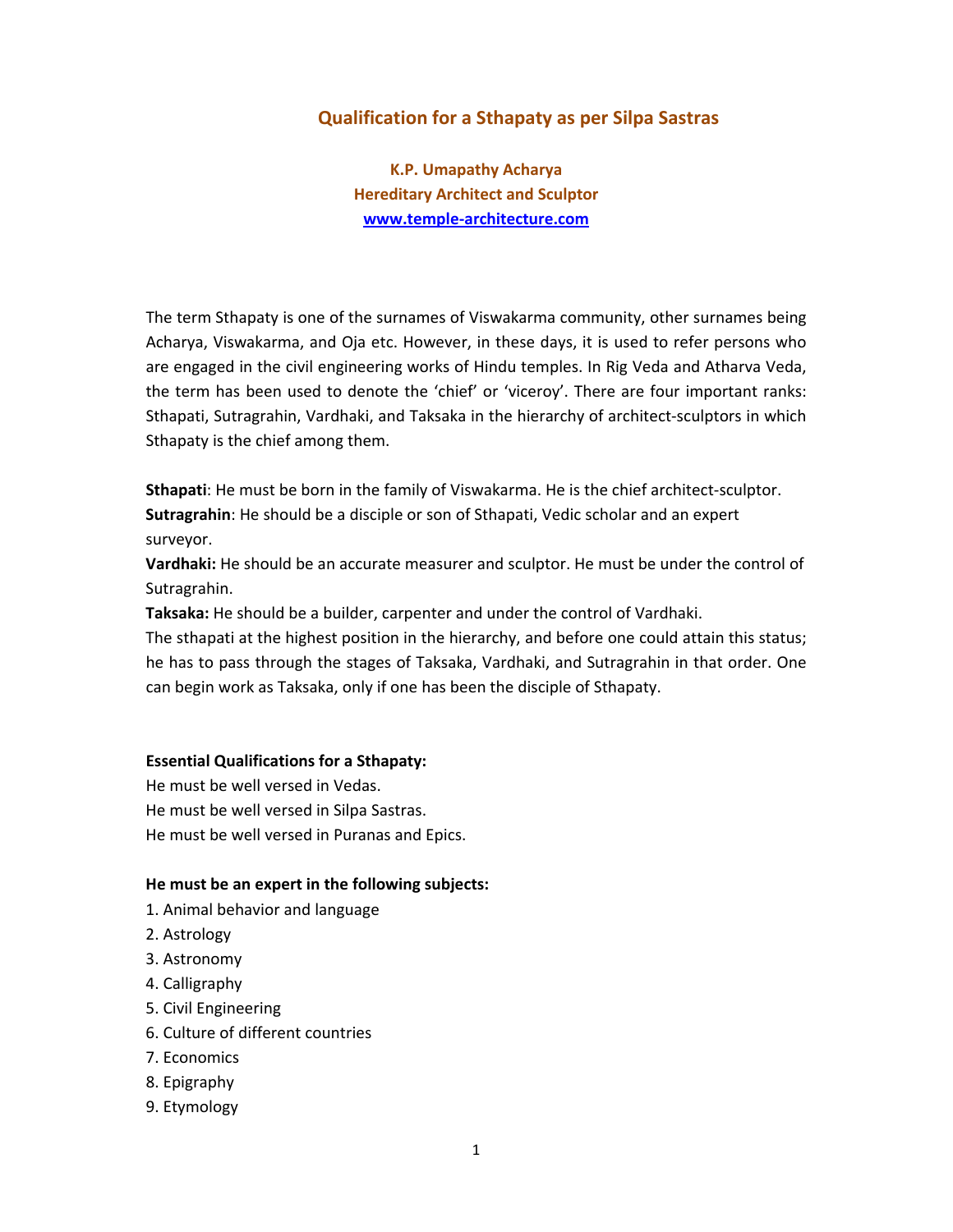- 10. Geography of different countries
- 11. Geology
- 12. History of different countries
- 13. Knowledge management
- 14. Material management
- 15. Mathematics
- 16. Mechanical Engineering
- 17. Military Engineering
- 18. Music
- 19. Optics and Light engineering
- 20. Painting
- 21. Philosophy of different religions or sect
- 22. Phonetics
- 23. Process of fluency
- 24. Prosody
- 25. Quality management
- 26. Sculpture
- 27. Sound engineering
- 28. Surveying
- 29. Town Planning

## **He must have the following Personal Qualities:**

- 1. Always Speak truth
- 2. Charitable in giving food to others
- 3. Compassionate
- 4. Faithful to his friends
- 5. Firm in decision‐making
- 6. Good reputation
- 7. Happy in mind
- 8. Self control
- 9. Should not be greedy
- 10. Soft spoken
- 11. Sweet tongued
- 12. Should be free from
	- a. Addiction to liquor
	- b. Addiction to women
- 13. He should not resort to Black mailing
- 14. He should not indulge in Day dreaming, Gambling, and Hunting
- 15. He should be always curious and eager to learn other sciences.
- 16. He should always try to learn from others.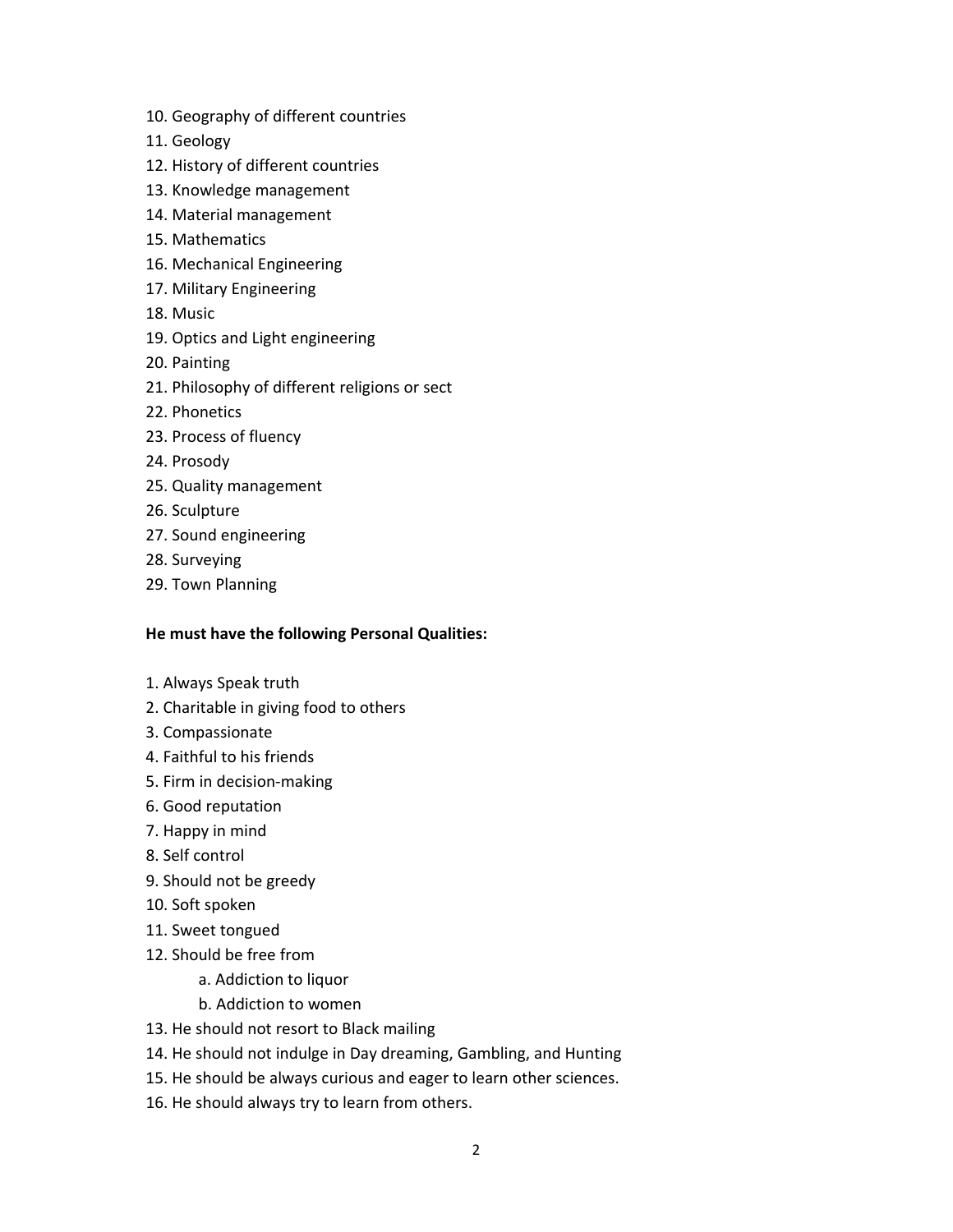The Rishis and Seers had codified these qualifications of the Viswakarma (Hereditary Architect and Sculptor) in the Silpa Sastras. They arrived at these qualifications as the result of their prolonged psychological experiment and profound internal experiences.

In the absences of these qualifications as laid down by Rishis the mind become impure and the senses become confused. This results in misunderstanding, misinterpretation, and therefore misapplication of the Sastra.

The Sastras have hinted as two kinds of knowledge such as lower and higher level of understanding. The lower level is the pure intellectual understating. The higher level of understanding is not intelligence but vision. The Indian systems of learning and education are always insisted the significance and magnitude of the power of vision "drsti".

Drsti consists of two dimensions such as internal vision\ and, internal experience. Internal vision is not thought process but a sort of light in the soul by which things unseen become evident and real to it. Rig Veda and Mayamata talk about the drsti of the Muni and Rishi. Internal experience is pure psychological experience from which a Sthapaty is capable of creating symbols, which represent not only ordinary operations of external life around them but also the external processes and operations of the mind and the soul.

One may wonder whether Sthapatis in the past had these prescribed qualifications, and if so, whether there proof for this. The proof is available in the form of temple inscriptions about individual Viswakarmas.

### **The following are two such 11th century CE inscriptions in Karnataka, India.**

1. An Inscription from Channaraya patnam about the architect Viswanatha:

"Born in the family of Viswakarma, the architect of the three worlds, Viswanatha, son of Basavaacharya, who was the son of Vodeyappa considered being the Jagat‐ Guru.

Epi.Carnataka.Vol.V.Part.I.No.187.Tr.P.2

07

2. An inscription about Sri Sarvasiddhi Achary, the chief architect of world famous Viruppaksha Temple at Pattadakkal: